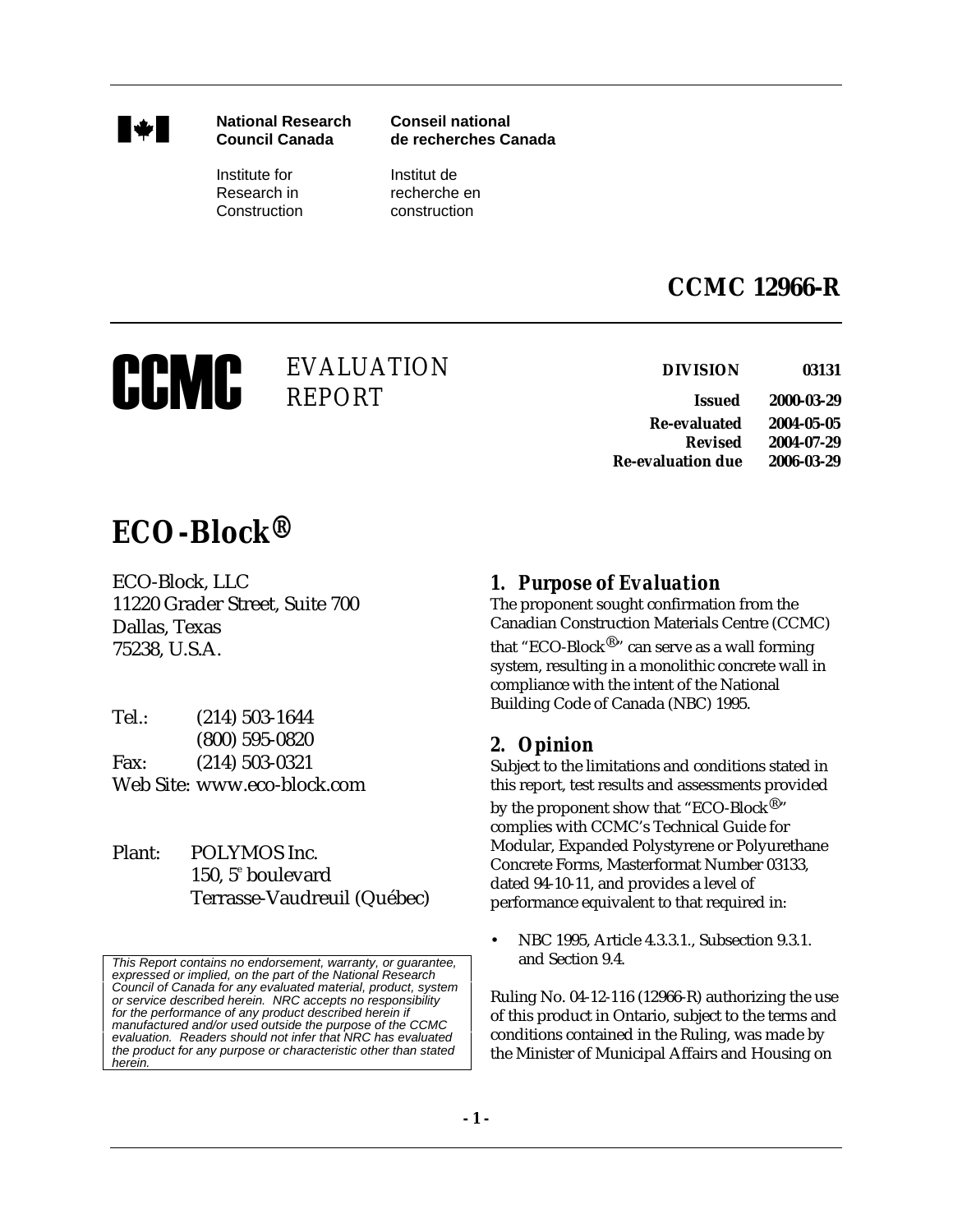15 June, 2004 pursuant to s.29 of the Building Code Act, 1992 (see Ruling for terms and conditions).

Canada Mortgage and Housing Corporation permits the use of this product in construction financed or insured under the *National Housing Act.*

Note: The attachment of exterior cladding and interior finishing materials has not been assessed by the present evaluation.

#### *3. Description*

"ECO-Block®" is a modular, interlocking concrete form system consisting of two expanded polystyrene (EPS) insulation panels that have a series of equally-spaced polypropylene plastic webs molded into the polystyrene. The EPS face panels are connected on site with a series of polypropylene connector ties of varying length. The EPS face panels have a preformed interlocking design along their top and bottom edges to facilitate stacking and alignment, as well as to prevent freshly-laced concrete from leaking.

The forms are dry-laid and stacked in a running (staggered) configuration. The laid-up units form a rectangular space that, once filled with concrete, forms an insulated, monolithic concrete wall of uniform thickness.

Reinforcement shall be added where strength requirements for above or below-grade loadbearing walls, beams, lintels and shear walls require it.

The EPS insulation panels that form the faces of the units have external dimensions of 1219 mm in length, 406 mm in height and 63 mm in thickness. The polypropylene plastic ties are available in three lengths to produce 100 mm, 150 mm and 200 mm-wide concrete walls.

The units are illustrated in Figure 1.

Typical details for residential construction are shown in figures 2, 3 and 4.



**Figure 1. "ECO-Block®" Standard Units**



**Figure 2. Typical Wall Section**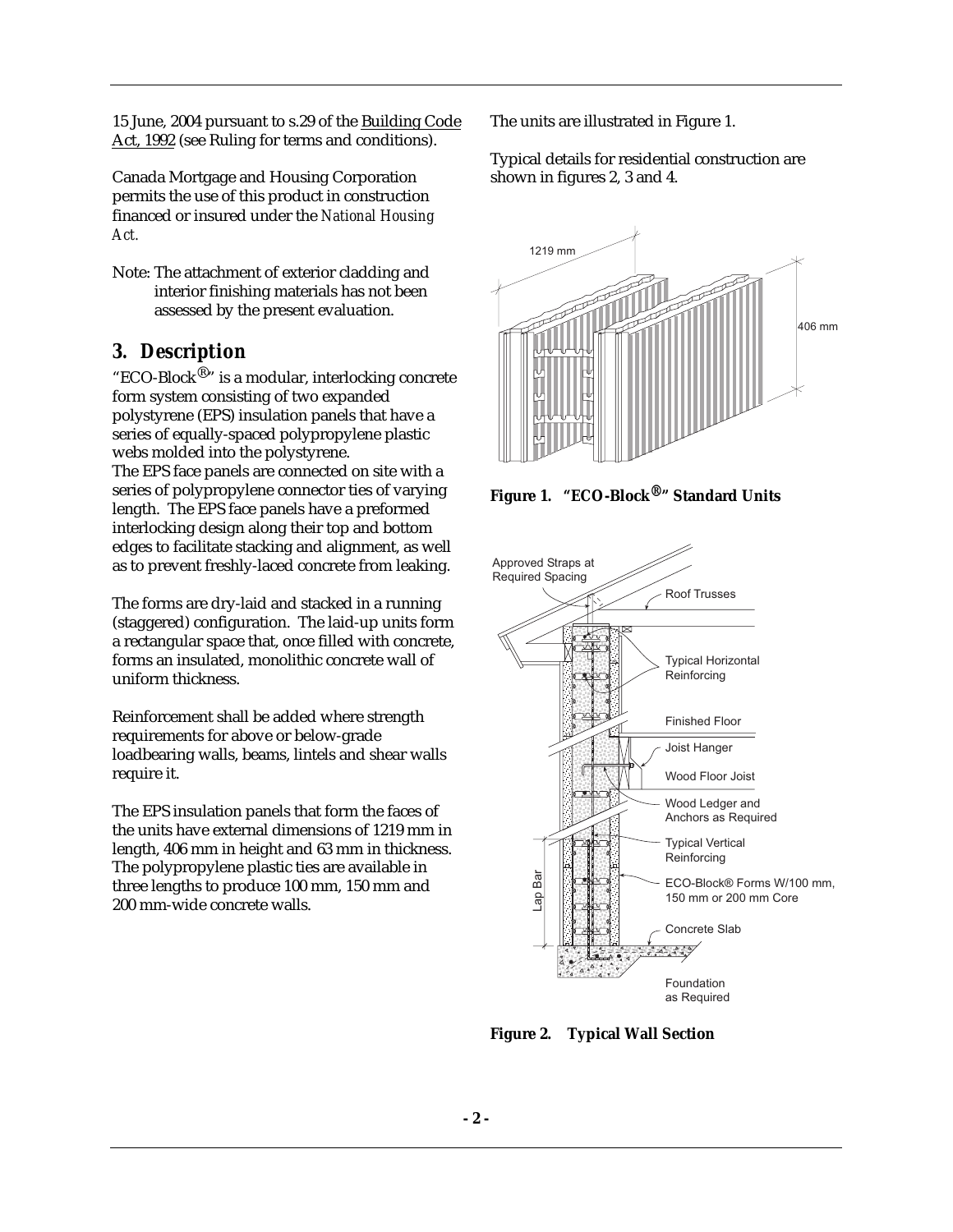

**Figure 3. Typical detail for support of steel joist**



**Figure 4. Typical detail for support of brick veneer**

#### *4. Usage and Limitations*

The use of "ECO-Block<sup>®</sup>" is permitted in the construction of houses and small buildings, up to two storeys high, that fall under the provisions of Part 9 of NBC 1995, subject to the following conditions:

The structural applications of "ECO-Block<sup>®</sup>" must be in strict accordance with the design

analysis prepared for ECO-Block® LLC, and presented in Report No. 990811.2, dated 21 August 2000, from which tables 1a, 1b, 2a, and 2b have been reproduced.

- The concrete used in "ECO-Block<sup>®</sup>" must be Type 10 or Type 30 and have a minimum compressive strength of 20 MPa and a maximum slump of 140±25 mm.
- For the wall heights indicated in tables 2a and 2b, the pouring of concrete must be made at a rate of 1.3 m/h in consecutive lifts; each lift is limited to a maximum height of 1.3 m.
- The EPS insulation used in this system must comply with CAN/ULC-S701-97, "Standard For Thermal Insulation, Polystyrene, Boards and Pipe Covering," Type 2.
- "ECO-Block®" EPS insulation panels must be aged for not less than three weeks from the date of manufacturing.
- The interior face of "ECO-Block<sup>®</sup>" panels shall be protected from the inside of the building in accordance with Sentence 9.10.16.10.(1) of NBC 1995.
- For above-grade installations, the exterior face of "ECO-Block<sup>®</sup>" shall be protected with materials conforming to NBC 1995, Sections 9.20., 9.27. or 9.28.
- For foundation-wall installations, the backfill shall be placed in such a way as to avoid damaging the wall, the exterior insulation panel and the waterproofing and dampproofing protection.
- The concrete must be cured a minimum of seven days before backfilling. The top of the foundation wall must be supported by the first floor prior to backfilling.
- For below-grade installations, dampproofing material compatible with the EPS insulation must be provided in accordance with NBC 1995, Article 9.13.1.1.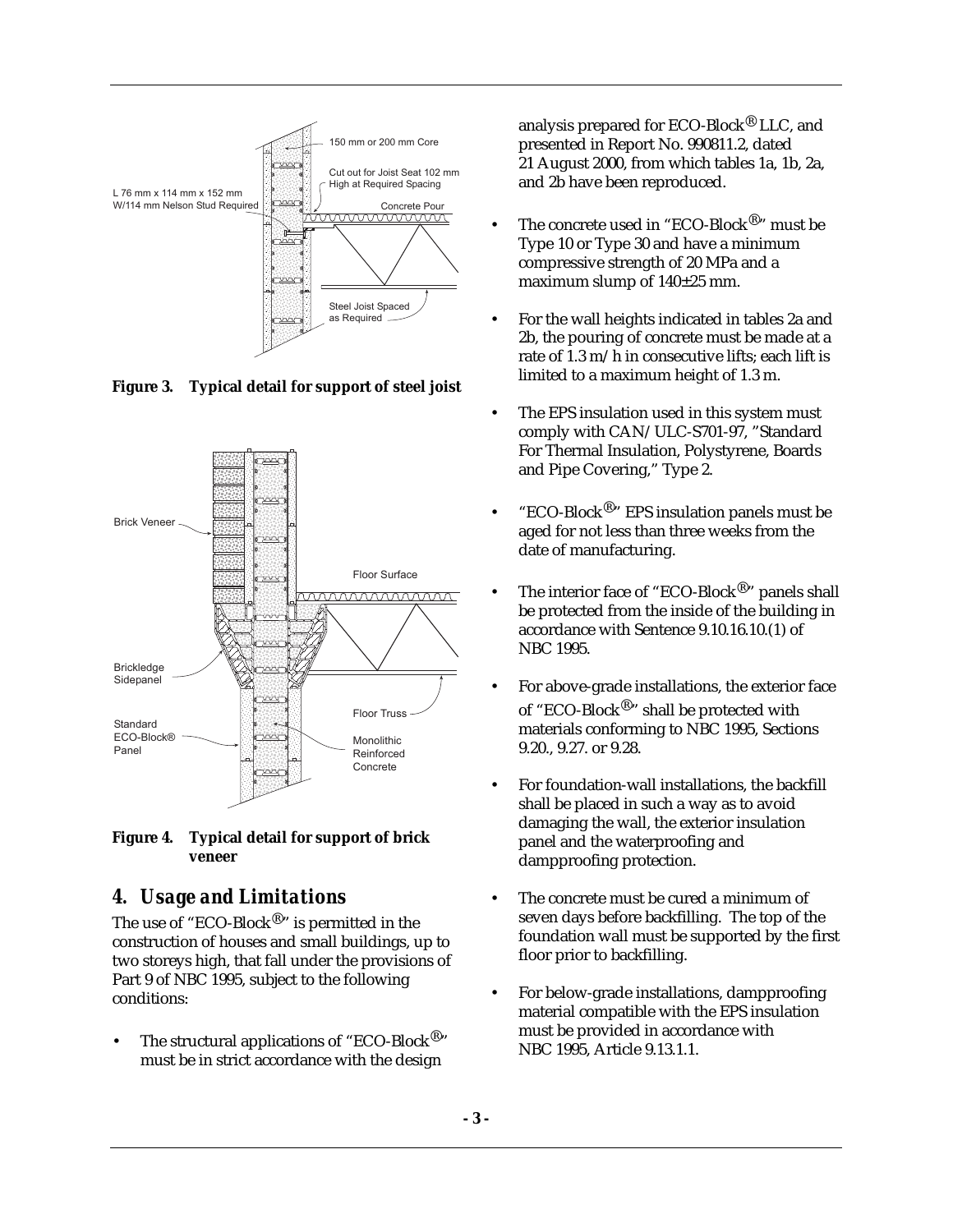Where hydrostatic pressure exists, waterproofing compatible with the EPS insulation must be provided in accordance with NBC 1995, Article 9.13.1.2.

- The backfill material must be well drained and a drainage system must be installed around the footing in accordance with NBC 1995.
- Installation of the "ECO-Block®" shall be in strict compliance with "ECO-Block® Installation Manual", April 2003. Only installers who have been trained and authorized by "ECO-Block®, LLC" shall be contracted to set up the wall system.

#### *5. Performance*

Compliance of the expanded polystyrene thermal insulation with the requirements of CAN/ULC-S701-97 is covered under the Underwriters' Laboratories of Canada Certificate and/or Label service.

The design analysis of walls using "ECO-Block<sup>®</sup>" as prepared for "ECO-Block®, LLC", is summarized in tables 1a, 1b, 2a, 2b and 2c.

The tables provide steel reinforcement designs for different wall and lintel applications, based on the structural loads and on the design outlined below each table. When "ECO-Block $^{\circledR}$  " is used in structural applications outside the scope of the referenced design analysis, a registered professional engineer skilled in concrete design must certify the design analysis and the design drawings for such buildings. The engineer shall certify that the construction provides a level of performance equivalent to that required by Part 4 and/or Part 9 of NBC 1995.

|  | Table 1a. Vertical/Horizontal Steel Reinforcement for Below-Grade Walls in all Seismic Zones <sup>(1)</sup> |  |  |
|--|-------------------------------------------------------------------------------------------------------------|--|--|
|--|-------------------------------------------------------------------------------------------------------------|--|--|

| Wall   | <b>Backfill</b> |                          | <b>Maximum Spacing of Vertical</b> |                   |                          | <b>Maximum Spacing of Horizontal</b> |                          |
|--------|-----------------|--------------------------|------------------------------------|-------------------|--------------------------|--------------------------------------|--------------------------|
| Height | Height          |                          | Reinforcement (mm)                 |                   |                          | Reinforcement (mm)                   |                          |
| (m)    | (m)             | $100 \text{ mm}$<br>wall | 150 mm<br>wall                     | 200 mm<br>wall    | $100 \text{ mm}$<br>wall | $150 \text{ mm}$<br>wall             | $200 \text{ mm}$<br>wall |
|        | 2.135           | (2)                      | $15M \otimes 285$                  | $15M \otimes 300$ |                          | $15M \otimes 450$                    | 15M @ 495                |
| 2.44   | 1.830           | 15M @ 300                | $15M \otimes 330$                  | 15M @ 370         | 15M @ 300                | 15M @ 450                            | 15M @ 495                |
|        | 1.525           | 15M @ 300                | $15M \otimes 330$                  | $15M \otimes 400$ | 15M @ 300                | $15M \& 450$                         | 15M @ 495                |
|        | 1.220           | 15M @ 300                | $15M \otimes 330$                  | $15M \otimes 550$ | $15M \otimes 300$        | $15M \otimes 450$                    | 15M @ 495                |
|        | 2.754           |                          | $20M \otimes 165$                  | 15M @ 225         |                          | 15M @ 450                            | 15M @ 495                |
| 3.05   | 2.440           |                          | 15M @ 240                          | 15M @ 265         |                          | $15M \otimes 450$                    | 15M @ 495                |
|        | 2.135           |                          | $15M \otimes 285$                  | $15M \otimes 300$ | -                        | 15M @ 450                            | 15M @ 495                |
|        | 1.830           |                          | $15M \otimes 330$                  | $15M \otimes 370$ |                          | $15M \& 450$                         | 15M @ 495                |
|        | 1.525           | 15M @ 300                | 15M @ 330                          | $15M \otimes 450$ | 15M @ 300                | 15M @ 450                            | 15M @ 495                |
|        | 1.220           | $15M \t{Q} 300$          | $15M \otimes 330$                  | $15M \otimes 550$ | 15M @ 300                | 15M @ 450                            | 15M @ 495                |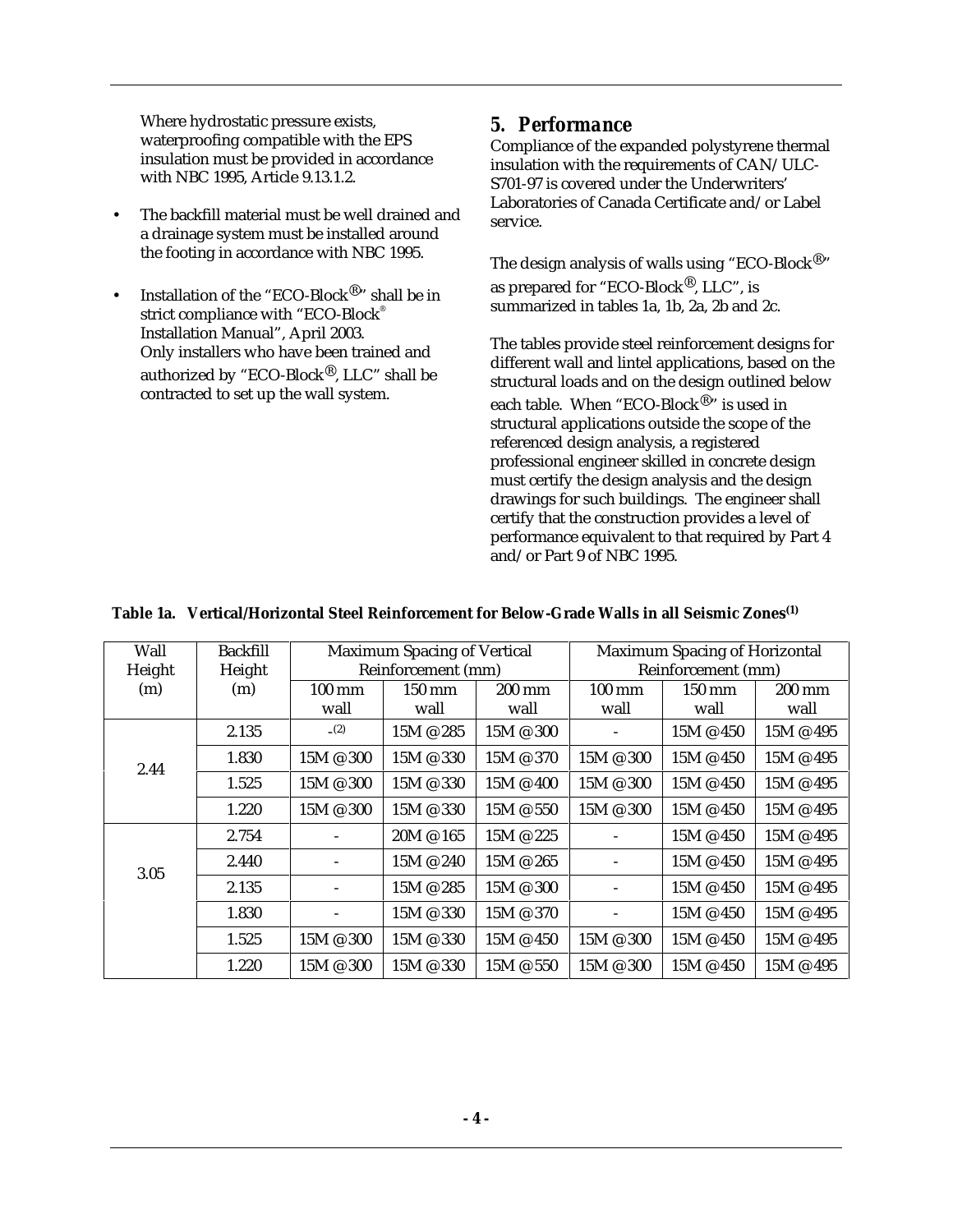| Wall   | <b>Backfill</b> |                  | <b>Maximum Spacing of Vertical</b> |                      |                          | Maximum Spacing of Horizontal |           |
|--------|-----------------|------------------|------------------------------------|----------------------|--------------------------|-------------------------------|-----------|
| Height | Height          |                  | Reinforcement (mm)                 |                      |                          | Reinforcement (mm)            |           |
| (m)    | (m)             | $100 \text{ mm}$ | 150 mm                             | $200 \text{ mm}$     | $100 \text{ mm}$         | 150 mm                        | 200 mm    |
|        |                 | wall             | wall                               | wall                 | wall                     | wall                          | wall      |
|        | 3.355           |                  | $\overline{\phantom{a}}$           | 15M @ 200            | $\overline{\phantom{0}}$ |                               | 15M @ 495 |
|        | 3.050           |                  | $\overline{\phantom{a}}$           | 15M @ 270            | $\overline{\phantom{a}}$ |                               | 15M @ 495 |
| 3.66   | 2.745           |                  |                                    | 15M @ 220            |                          |                               | 15M @ 495 |
|        | 2.440           |                  | $15M \otimes 240$                  | $15M \otimes 250$    |                          | $15M \otimes 450$             | 15M @ 495 |
|        | 2.135           |                  | 15M @ 285                          | $15M \t{O} 300$      | $\blacksquare$           | $15M \otimes 450$             | 15M @ 495 |
|        | 1.830           |                  | $15M \t{\odot } 330$               | $15M \t{\odot } 360$ |                          | 15M @ 450                     | 15M @ 495 |
|        | 1.525           | 15M @ 300        | 15M @ 330                          | $15M \& 450$         | 15M @ 300                | 15M @ 450                     | 15M @ 495 |
|        | 1.220           | $15M \ @ \ 300$  | $15M \ @$ 330                      | $15M \otimes 550$    | $15M \t{\odot }300$      | $15M \otimes 450$             | 15M @ 495 |

#### **Table 1a. Vertical/Horizontal Steel Reinforcement for Below-Grade Walls in all Seismic Zones(1) (cont'd)**

#### **Notes to Table 1:**

- **(1)** Table 1a is based on the following assumptions:
	- Loads include earth pressure and surcharge loads, plus gravity load. Gravity load assumes 2 storeys and a wood-frame roof.
	- Wall height taken is 3.04 m and the snow load is equal to 1.9 kPa.
	- Applicable to all seismic zones.
	- Specified compressive strength of concrete  $f_c$ , 20 MPa @ 28 days.
	- Specified yield strength of reinforcement  $f_y$ , 400 MPa.
	- Two #15 bars should be placed around all openings.
- **(2)** (-) means not feasible with respect to the proposed backfill height.

|  | Table 1b. Vertical/Horizontal Steel Reinforcement for Above-Grade Walls in all Seismic Zones <sup>(1)</sup> |  |  |  |  |
|--|-------------------------------------------------------------------------------------------------------------|--|--|--|--|
|--|-------------------------------------------------------------------------------------------------------------|--|--|--|--|

| Wall   |                     | <b>Maximum Spacing of Vertical</b> |                           |                 | <b>Maximum Spacing of Horizontal</b>                                       |                                                                                             |
|--------|---------------------|------------------------------------|---------------------------|-----------------|----------------------------------------------------------------------------|---------------------------------------------------------------------------------------------|
| Height |                     | Reinforcement (mm)                 |                           |                 | Reinforcement (mm)                                                         |                                                                                             |
| (m)    | $100 \text{ mm}$    | 150 mm                             | 200 mm                    | 100 mm          | 150 mm                                                                     | $200$ mm                                                                                    |
|        | wall                | wall                               | wall                      | wall            | wall                                                                       | wall                                                                                        |
|        |                     |                                    |                           |                 | Single-storey concrete construction supporting a wood-frame roof structure |                                                                                             |
| 2.44   | $15M \ @ \ 300$     | $15M \& 450$                       | $15M \& 600$              | $15M \ @ \ 300$ | $15M \& 450$                                                               | 15M @ 495                                                                                   |
| 3.05   | $15M \ @ \ 300$     | $15M \& 450$                       | $15M \& 550$              | $15M \t{Q} 300$ | $15M \& 450$                                                               | 15M @ 495                                                                                   |
| 3.66   | $15M \ @ \ 300$     | $15M \& 450$                       | 15M @ 465                 | $15M \ @ \ 300$ | $15M \& 450$                                                               | 15M @ 495                                                                                   |
|        |                     |                                    |                           |                 |                                                                            | Ground floor concrete construction supporting a second-storey wood-frame construction and a |
|        |                     |                                    | wood-frame roof structure |                 |                                                                            |                                                                                             |
| 2.44   | $15M \ @ \ 300$     | $15M \& 450$                       | $15M \& 600$              | $15M \ @ \ 300$ | $15M \& 450$                                                               | 15M @ 495                                                                                   |
| 3.05   | $15M \t{\odot }300$ | 15M @ 450                          | 15M @ 550                 | $15M \t{Q} 300$ | $15M \& 450$                                                               | $15M \& 495$                                                                                |
| 3.66   | $15M \ @ \ 300$     | $15M \& 450$                       | $15M \& 465$              | 15M @ 300       | $15M \& 450$                                                               | 15M @ 495                                                                                   |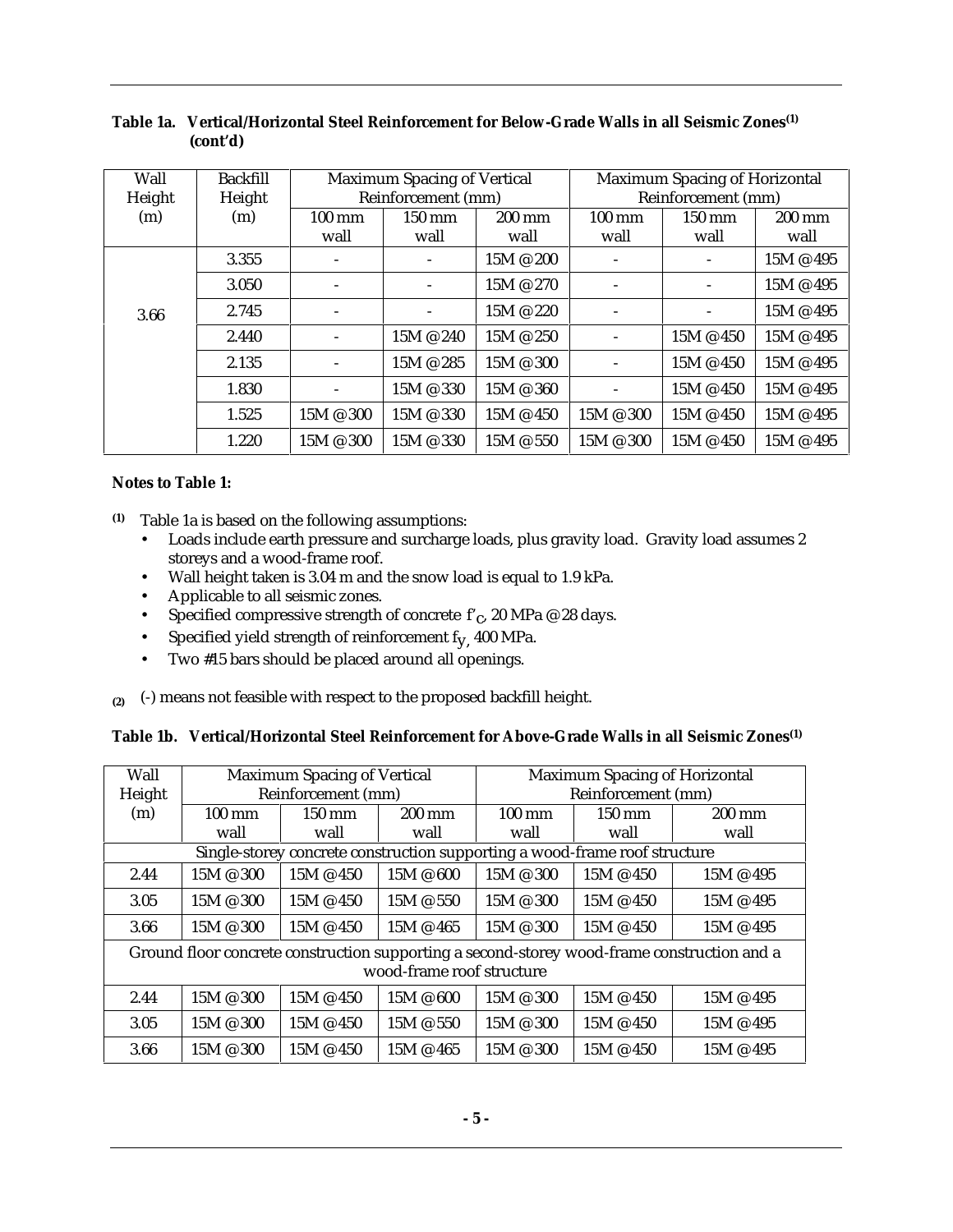#### **Table 1b. Vertical/Horizontal Steel Reinforcement for Above-Grade Walls in all Seismic Zones(1) (cont'd)**

| Wall   |                     | <b>Maximum Spacing of Vertical</b> |                  | <b>Maximum Spacing of Horizontal</b> |                    |                                                                                             |  |  |
|--------|---------------------|------------------------------------|------------------|--------------------------------------|--------------------|---------------------------------------------------------------------------------------------|--|--|
| Height |                     | Reinforcement (mm)                 |                  |                                      | Reinforcement (mm) |                                                                                             |  |  |
| (m)    | $100 \text{ mm}$    | 150 mm                             | $200 \text{ mm}$ | $100 \text{ mm}$                     | $150 \text{ mm}$   | $200 \text{ mm}$                                                                            |  |  |
|        | wall                | wall                               | wall             | wall                                 | wall               | wall                                                                                        |  |  |
|        |                     |                                    |                  |                                      |                    | Ground floor construction supporting a second-storey concrete construction and a wood-frame |  |  |
|        |                     |                                    | roof structure   |                                      |                    |                                                                                             |  |  |
| 2.44   | $15M \t{\odot }300$ | $15M \& 450$                       | 15M @ 600        | $15M \t{\odot }300$                  | $15M \& 450$       | 15M @ 495                                                                                   |  |  |
| 3.05   | 15M @ 300           | $15M \& 450$                       | 15M @ 550        | $15M \t{\odot }300$                  | $15M \& 450$       | 15M @ 495                                                                                   |  |  |
| 3.66   | 15M @ 300           | $15M \& 450$                       | 15M @ 465        | $15M \t{\odot }300$                  | $15M \& 450$       | 15M @ 495                                                                                   |  |  |

#### **Note to Table 1b:**

- **(1)** Table 1b is based on the following assumptions:
	- Loads include all applicable gravity and wind loads.
	- Applicable to all seismic zones and to a maximum factored wind pressure of 3.15 kPa.
	- Specified compressive strength of concrete  $f_c$ , 20 MPa @ 28 days.
	- Specified yield strength of reinforcement  $f_y$ , 400 MPa.<br>• Two #15 bars should be placed around all openings.
	- Two #15 bars should be placed around all openings.

# **Table 2a. Minimum Steel Reinforcement of Lintels with 100-mm "ECO-Block®" Forms(1)**

|         |               |                  |               | Factored Uniformly Distributed Load (kN/m) |                          |          |               |                 |
|---------|---------------|------------------|---------------|--------------------------------------------|--------------------------|----------|---------------|-----------------|
|         |               | $\boldsymbol{2}$ |               | 5                                          |                          | 10       |               | 15              |
| Opening |               | Stirrup          |               | Stirrup                                    |                          | Stirrup  |               | Stirrup         |
| Width   | <b>Bottom</b> | End              | <b>Bottom</b> | End                                        | <b>Bottom</b>            | End      | <b>Bottom</b> | End             |
| (mm)    | <b>Steel</b>  | <b>Distance</b>  | <b>Steel</b>  | <b>Distance</b>                            | Steel<br><b>Distance</b> |          | <b>Steel</b>  | <b>Distance</b> |
|         |               | (mm)             |               | (mm)                                       |                          | (mm)     |               | (mm)            |
| 1000    | 1#10          | $\mathbf{0}$     | 1#10          | $\bf{0}$                                   | 1#10                     | $\bf{0}$ | 1#10          | $\bf{0}$        |
| 1500    | 1#10          | $\mathbf{0}$     | 1#10          | $\mathbf{0}$                               | 1#10                     | $\bf{0}$ |               |                 |
| 2000    | 1#10          | $\mathbf{0}$     | 1#10          | $\mathbf{0}$                               |                          |          |               |                 |
| 2500    | 1#10          | $\mathbf{0}$     | 1#10          | $\bf{0}$                                   |                          |          |               |                 |
| 3000    | 1#10          | $\mathbf{0}$     | 1#10          | $\mathbf{0}$                               |                          |          |               |                 |
| 3500    | 1#10          | $\mathbf{0}$     | 1#10          | $\boldsymbol{0}$                           |                          |          |               |                 |
| 4000    | 1#10          | $\mathbf{0}$     |               |                                            |                          |          |               |                 |
| 4500    | 1#10          | $\bf{0}$         |               |                                            |                          |          |               |                 |
| 5000    | 1#10          | $\bf{0}$         |               |                                            |                          |          |               |                 |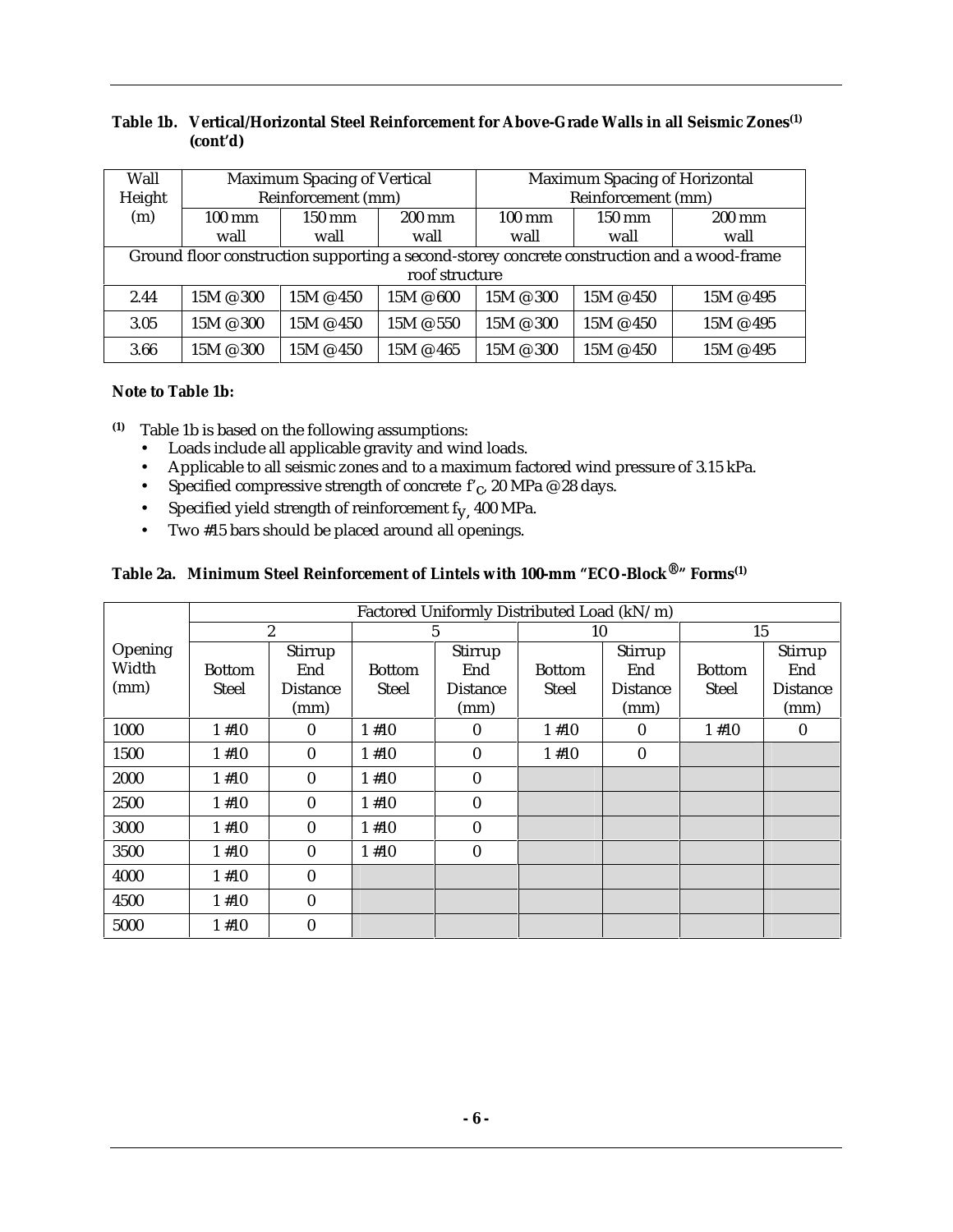Table 2b. Minimum Steel Reinforcement of Lintels with 150 mm "ECO-Block®" Forms<sup>(1)</sup> **Table 2b. Minimum Steel Reinforcement of Lintels with 150 mm "ECO-Block®" Forms(1)**

|                                           |                 |                                 |                        |                                                  |                        |                                 | Factored Uniformly-Distributed Load (kN/m) |                                      |                               |                                 |                        |                                                       |                          |                                 |
|-------------------------------------------|-----------------|---------------------------------|------------------------|--------------------------------------------------|------------------------|---------------------------------|--------------------------------------------|--------------------------------------|-------------------------------|---------------------------------|------------------------|-------------------------------------------------------|--------------------------|---------------------------------|
|                                           |                 | $\sim$                          | ທ                      |                                                  | $\overline{10}$        |                                 | 15                                         |                                      | $\overline{6}$                |                                 | 25                     |                                                       | $\overline{\mathcal{S}}$ |                                 |
| Opening<br>Width<br>$\left( \min \right)$ | Bottom<br>Steel | Stirrup<br>End<br>Dist.<br>(mm) | <b>Bottom</b><br>Steel | Stirrup<br>$\left( \min \right)$<br>End<br>Dist. | Bottom<br><b>Steel</b> | Stirrup<br>End<br>Dist.<br>(mm) | Bottom<br>Steel                            | Stirrup<br>${\rm Dist.}$ (mm)<br>End | <b>Bottom</b><br><b>Steel</b> | Stirrup<br>(mm)<br>End<br>Dist. | Bottom<br><b>Steel</b> | Stirrup<br>${\rm Dist.}$ (mm)<br>$\operatorname{End}$ | Bottom<br>Steel          | Stirrup<br>End<br>Dist.<br>(mm) |
| 1000                                      | $1 + 15$        | 0                               | $1 + 15$               | 0                                                | $1 + 15$               | 0                               | $1 + 15$                                   | 0                                    | $1 + 15$                      | $\bullet$                       | $1 + 15$               | 0                                                     | $1 + 15$                 | $\overline{\mathbf{40}}$        |
| 1500                                      | $1 + 15$        | 0                               | $1 + 15$               | 0                                                | 1#15                   | 0                               | $1 + 15$                                   | 0                                    | $1 + 15$                      | 8                               | 1#15                   | 198                                                   | 1#15                     | 290                             |
| 2000                                      | $1 + 15$        | $\bullet$                       | $1 + 15$               | 0                                                | $1 + 15$               | 0                               | $1 + 15$                                   | $80\,$                               | $1 + 15$                      | 310                             | $1 + 15$               | 448                                                   | 1#15                     | 540                             |
| 2500                                      | $1 + 15$        | $\bullet$                       | $1 + 15$               | 0                                                | 1#15                   | $\bullet$                       | $1*15$                                     | 330                                  | 1#15                          | 560                             | $1 + 15$               | 698                                                   | $1 + 20$                 | 790                             |
| 3000                                      | $1 + 15$        | $\bullet$                       | 1#15                   | 0                                                | $1 + 15$               | 119                             | $1 + 15$                                   | 580                                  | 1#15                          | 810                             | $1 + 20$               | 948                                                   | $2 + 15$                 | 1040                            |
| 3500                                      | $1 + 15$        | 0                               | $1 + 15$               | 0                                                | #15                    | 369                             | $1 + 20$                                   | 830                                  | $1 + 20$                      | 1060                            | $2 + 15$               | 1198                                                  | $1 + 25$                 | 1290                            |
| 4000                                      | $1 + 15$        | 0                               | $1 + 15$               | 0                                                | #15                    | 619                             | $1 + 20$                                   | 1080                                 | $2 + 15$                      | 1310                            | $1 + 25$               | 1448                                                  |                          |                                 |
| 4500                                      | $1 + 15$        | $\bullet$                       | $1 + 15$               | 0                                                | $1*20$                 | 869                             | $2 + 15$                                   | 1330                                 | $2*20$                        | 1560                            |                        |                                                       |                          |                                 |
| 5000                                      | $1 + 15$        | $\circ$                         | $1 + 15$               | 0                                                | $1*20$                 | 1119                            | $1 + 25$                                   | 1580                                 |                               |                                 |                        |                                                       |                          |                                 |

**- 7 -**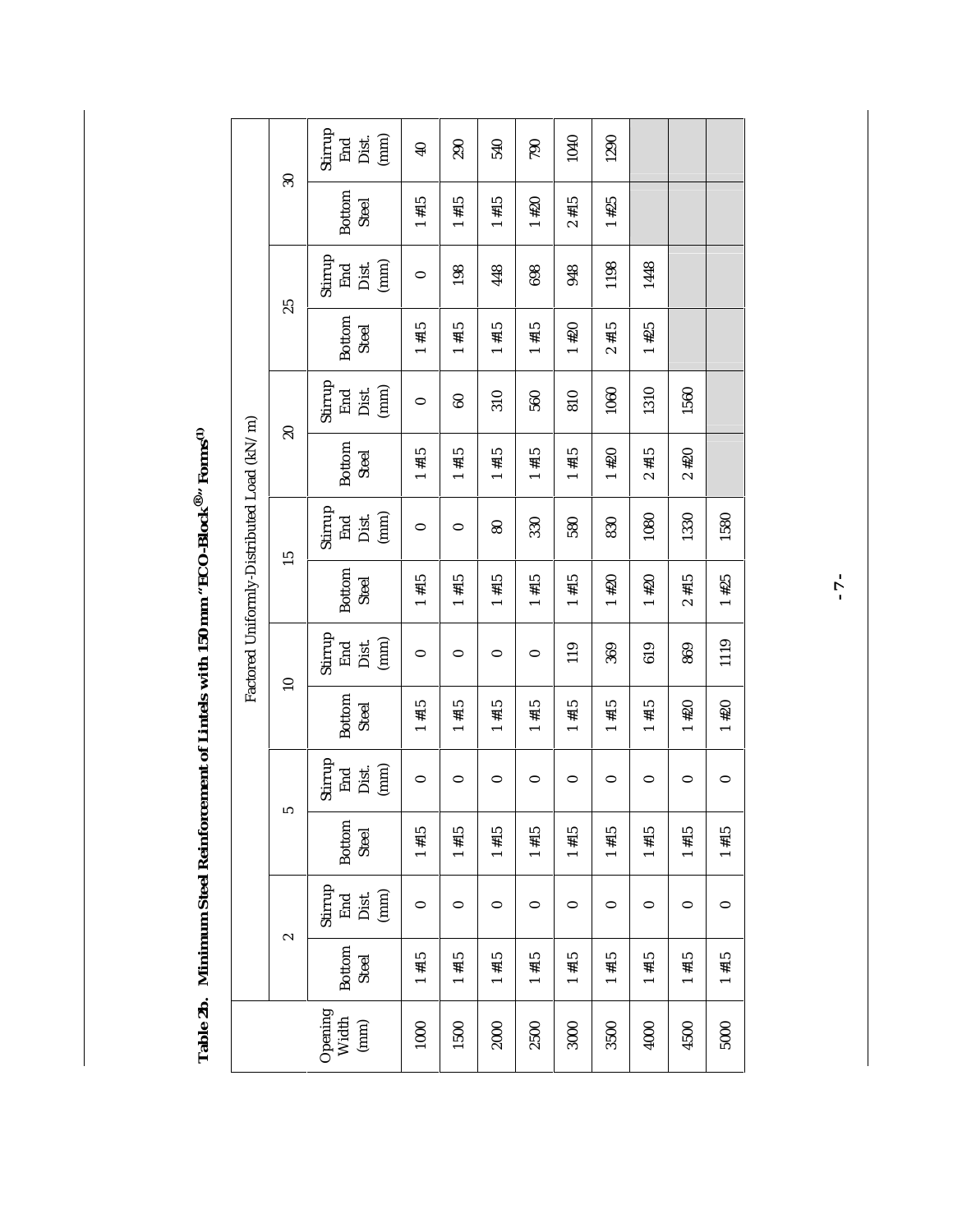Table 2c. Minimum Steel Reinforcement of Lintels with 200 mm "ECO-Block®" Forms<sup>(1)</sup> **Table 2c. Minimum Steel Reinforcement of Lintels with 200 mm "ECO-Block®" Forms(1)**

| Factored Uniformly-Distributed Load (kN/m) | $30\,$<br>25<br>$\overline{20}$<br>15<br>$\overline{10}$<br>щ, | Stirrup<br>End<br>Dist.<br>(mm)<br>Bottom<br>Steel<br>Stirrup<br>(mm)<br>Dist.<br>End<br>Bottom<br>Steel<br>Stirrup<br>(mm)<br>End<br>Dist.<br>Bottom<br>Steel<br>Stirrup<br>(mm)<br>Dist.<br>End<br>Bottom<br>Steel<br>Stirrup<br>(mm)<br>End<br>Dist.<br>Bottom<br>Steel<br>Stirrup<br>(mm)<br>Dist.<br>End<br>Bottom<br>Steel | 0<br>1#15<br>0<br>$1 + 15$<br>0<br>$1 + 15$<br>0<br>$1 + 15$<br>0<br>$1 + 15$<br>0<br>$1 + 15$ | 138<br>1#15<br>$\frac{6}{1}$<br>$1 + 15$<br>0<br>1#15<br>0<br>1#15<br>0<br>#15<br>0<br>1#15 | 388<br>#15<br>266<br>1#15<br>83<br>S<br>#<br>0<br>#15<br>0<br>#15<br>0<br>$1 + 15$ | 638<br>$1*20$<br>516<br>1#15<br>333<br>1#15<br>27<br>1#15<br>0<br>#15<br>0<br>1#15 | 888<br>$2 + 15$<br>766<br>$1 + 20$<br>583<br>$1 + 15$<br>277<br>$1 + 15$<br>0<br>$1 + 15$<br>0<br>1#15 | 1138<br>$1 + 25$<br>1016<br>$2 + 15$<br>833<br>$1 + 20$<br>527<br>1#15<br>0<br>#15<br>0<br>1#15 | 1388<br>$2*20$<br>1266<br>$1 + 25$<br>1083<br>$2 + 15$<br>777<br>$1 + 20$<br>165<br>#15<br>0<br>$1 + 15$ | 1638<br>$2*25$<br>1516<br>$1*30$<br>1333<br>$1 + 25$<br>1027<br>#15<br>$\sim$<br>415<br>$1 + 20$<br>0<br>1#15 |                                  |
|--------------------------------------------|----------------------------------------------------------------|----------------------------------------------------------------------------------------------------------------------------------------------------------------------------------------------------------------------------------------------------------------------------------------------------------------------------------|------------------------------------------------------------------------------------------------|---------------------------------------------------------------------------------------------|------------------------------------------------------------------------------------|------------------------------------------------------------------------------------|--------------------------------------------------------------------------------------------------------|-------------------------------------------------------------------------------------------------|----------------------------------------------------------------------------------------------------------|---------------------------------------------------------------------------------------------------------------|----------------------------------|
|                                            |                                                                |                                                                                                                                                                                                                                                                                                                                  |                                                                                                |                                                                                             |                                                                                    |                                                                                    |                                                                                                        |                                                                                                 |                                                                                                          |                                                                                                               | 665<br>$1 + 20$<br>0<br>$1 + 15$ |
|                                            | 2                                                              | Stirrup<br>End<br>Dist.<br>(mm)<br><b>Bottom</b><br>Steel<br>Opening<br>Width<br>(mm)                                                                                                                                                                                                                                            | $\bullet$<br>1#15<br>1000                                                                      | 0<br>$1 + 15$<br>1500                                                                       | $\circ$<br>$1 + 15$<br><b>2000</b>                                                 | 0<br>1#15<br>2500                                                                  | $\bullet$<br>$1 + 15$<br>3000                                                                          | 0<br>$1 + 15$<br>3500                                                                           | 0<br>$1 + 15$<br>4000                                                                                    | 0<br>$1 + 15$<br>4500                                                                                         | 0<br>$1 + 15$<br>5000            |

**- 8 -**